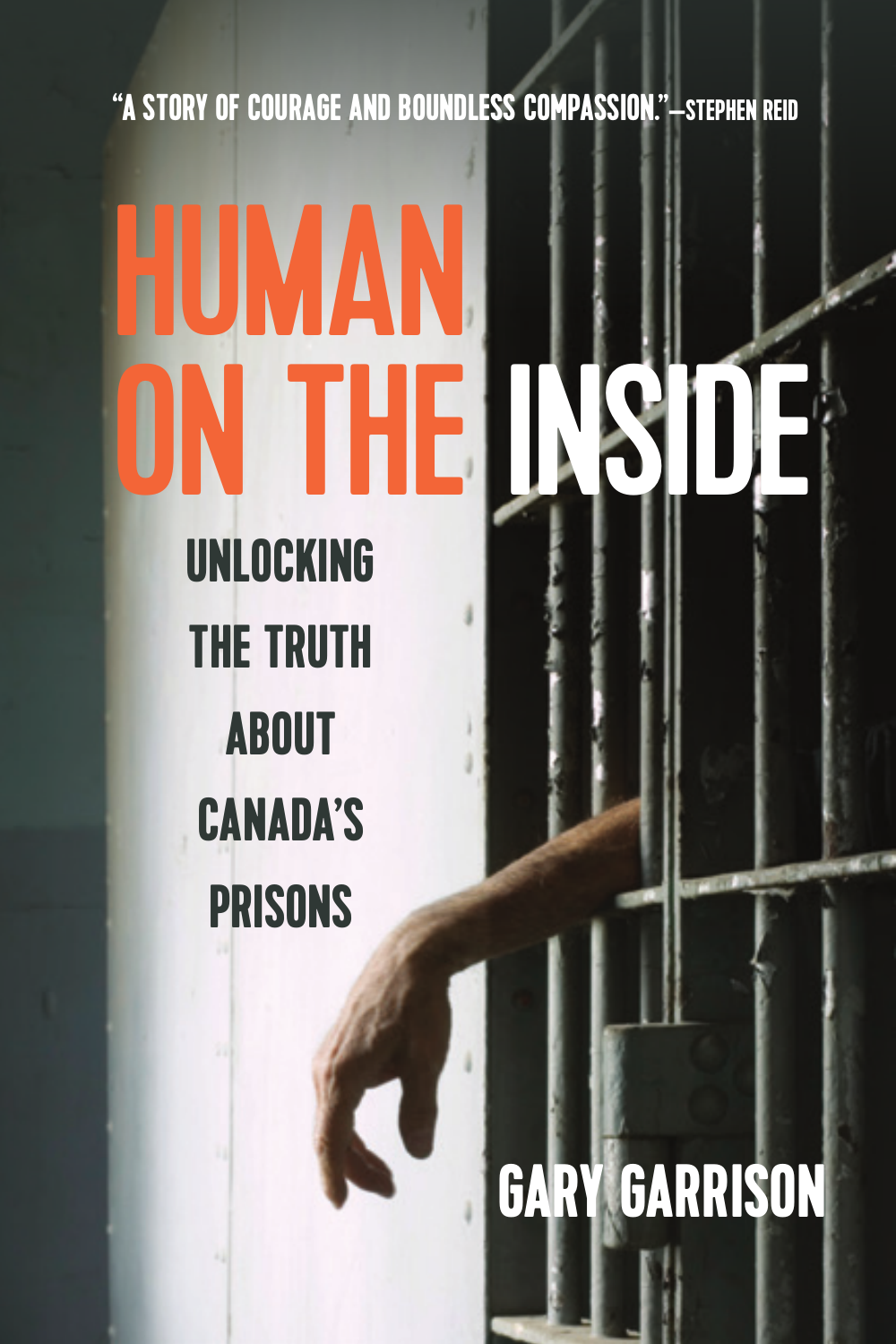## HUMAN ON THE INSIDE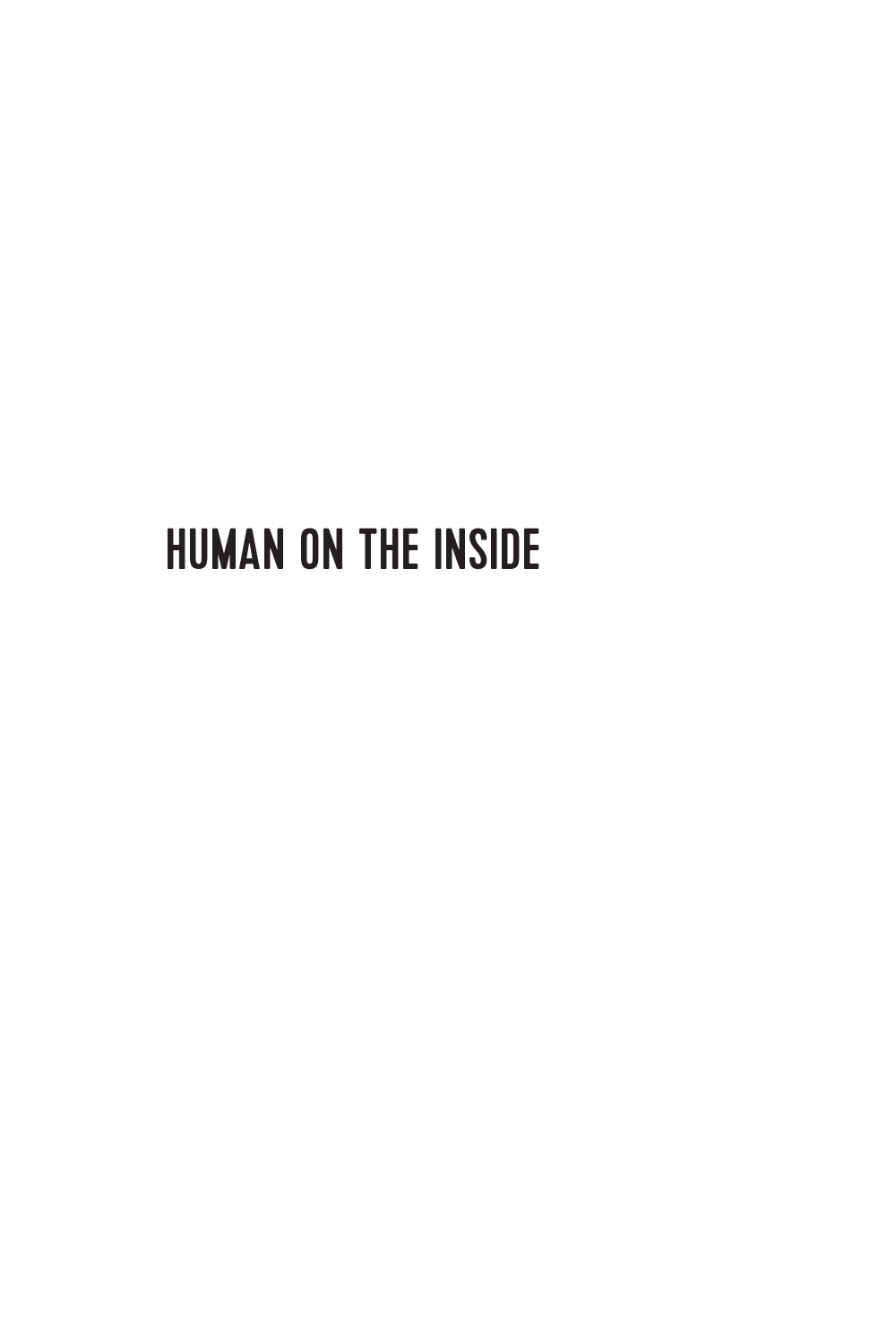# HUMAN ON THE INSIDE UNLOCKING THE TRUTH ABOUT CANADA'S PRISONS

## GARY GARRISON



**University of Regina Press**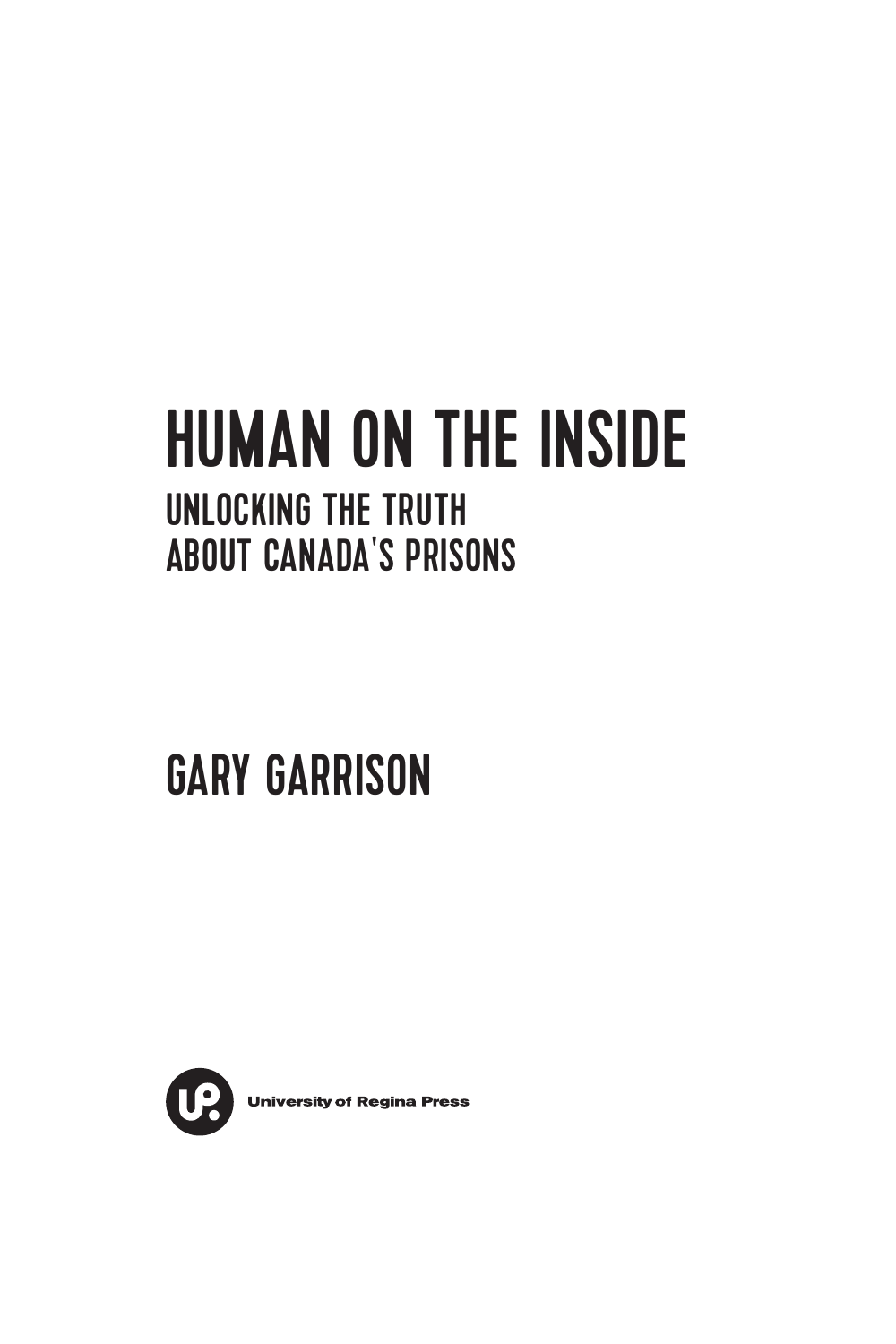#### © 2014 Gary Garrison

All rights reserved. No part of this work covered by the copyrights hereon may be reproduced or used in any form or by any means —graphic, electronic, or mechanical — without the prior written permission of the publisher. Any request for photocopying, recording, taping or placement in information storage and retrieval systems of any sort shall be directed in writing to Access Copyright.

Printed and bound in Canada at Marquis.

Cover design: Duncan Campbell, University of Regina Press. Copy editor: Anne James. Text design: John van der Woude Designs. Cover photo: "Prisoner in old jail" by Lou Oates / iStockphoto

#### Library and Archives Canada Cataloguing in Publication

Cataloguing in Publication (cip) data available at the Library and Archives Canada web site: www.collectionscanada.gc.ca and at www.uofrpress.ca/publications/Human-on-the-Inside

#### 10 9 8 7 6 5 4 3 2 1



University of Regina Press, University of Regina Regina, Saskatchewan, Canada, S4S 0A2 tel: (306) 585-4758 fax: (306) 585-4699 u oF R PRESS Web: WWW.uofrpress.ca

The University of Regina Press acknowledges the support of the Creative Industry Growth and Sustainability program, made possible through funding provided to the Saskatchewan Arts Board by the Government of Saskatchewan through the Ministry of Parks, Culture, and Sport. We also acknowledge the financial support of the Government of Canada through the Canada Book Fund and the support of the Canada Council for the Arts for our publishing program. This publication was made possible through Culture on the Go funding provided to Creative Saskatchewan by the Ministry of Parks, Culture and Sport.





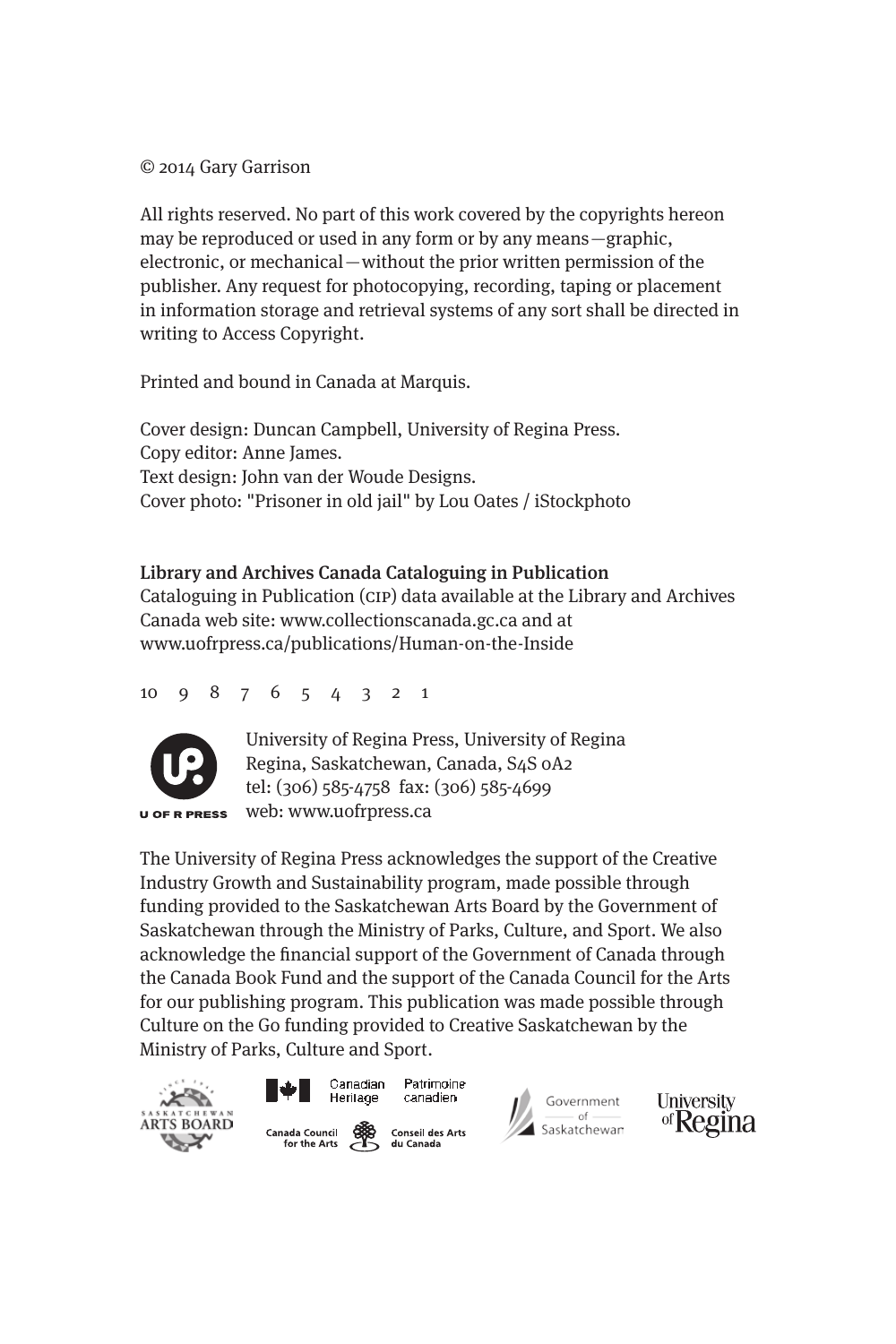This book is dedicated to the staff and volunteers of Mennonite Central Committee Alberta and its affiliates, mcc Canada and mcc usa.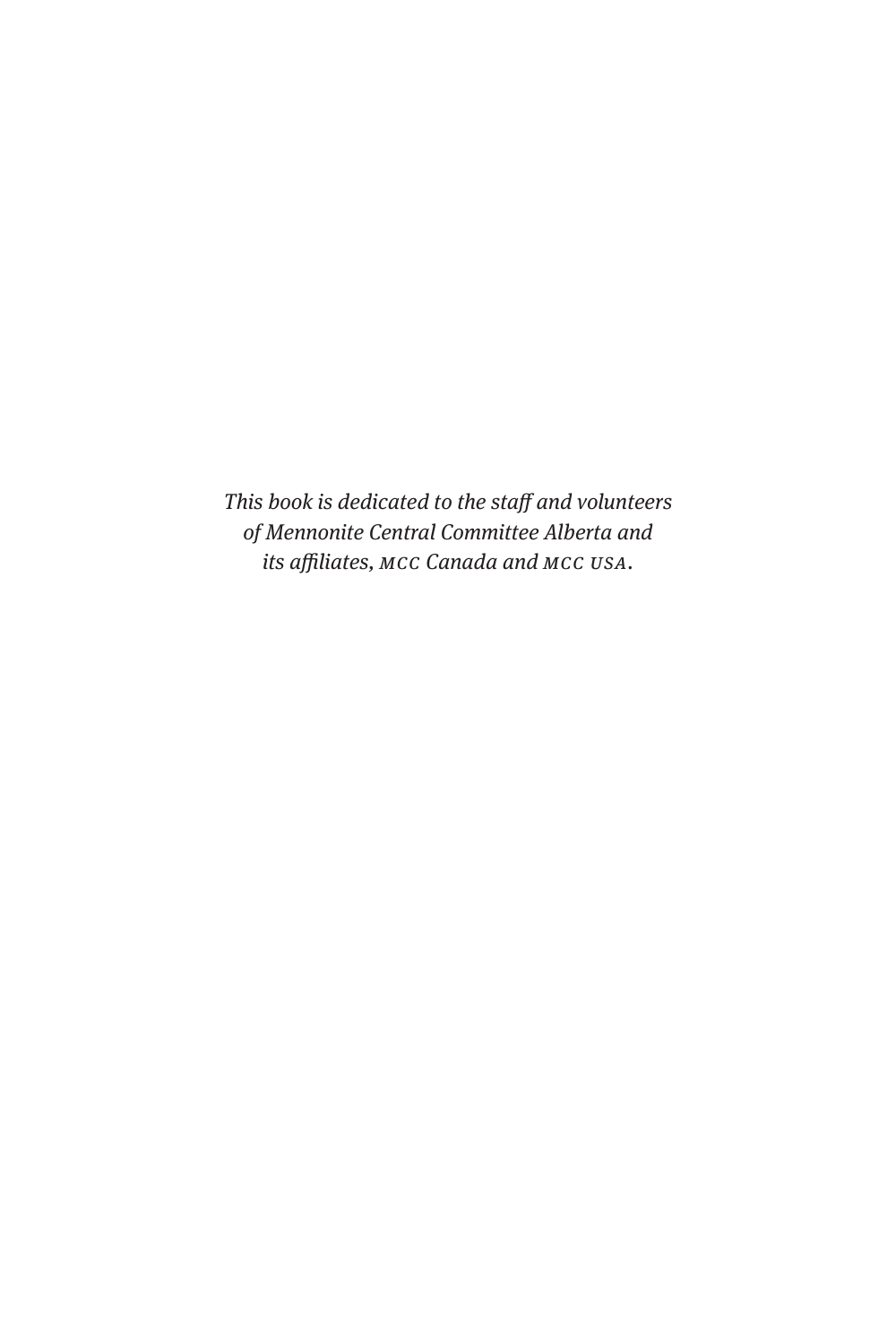If only there were evil people somewhere insidiously committing evil deeds and it were necessary only to separate them from the rest of us and destroy them. But the line dividing good and evil cuts through the heart of every human being. And who is willing to destroy a piece of his own heart?

— Aleksandr Solzhenitsyn, The Gulag Archipelago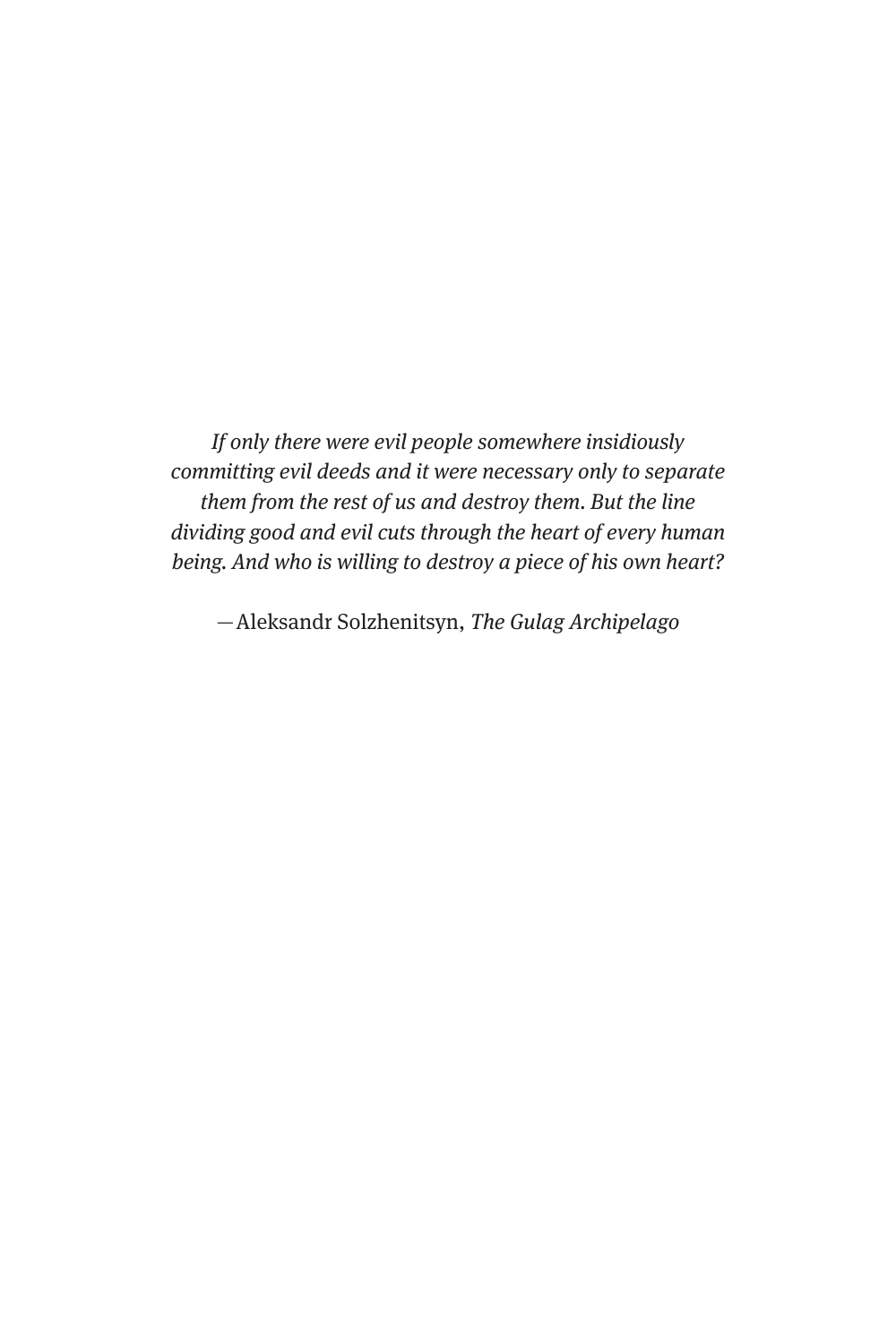## CONTENTS

Acknowledgements ix Abbreviations xi

Introduction 1

- The Prison Break-In 5 CHAPTER 1
- **CHAPTER 2** A Visit to the Max 16
- **CHAPTER 3** Early Intimations of Hell 26
- CHAPTER 4 In Canada We Have Life after Death 30
- CHAPTER 5 Victim Impact: Cracking the Shell 48
- CHAPTER 6 How to Love a Dead Murderer 57
- The Role Play's the Thing to Out My Inner Thug 74 CHAPTER 7
- **CHAPTER 8** Forty-Six Years on Death Row, Married to a Corpse 89
- Prisons, Matrimony, and Other Institutions 101 CHAPTER 9
- Drugs and Scanners and Kangaroo Courts 117 CHAPTER 10
- Doin' Time 135 CHAPTER 11
- The People in the Tory Blue Uniforms 152 CHAPTER 12
- From Crackhead-Murderer to Chef 168 CHAPTER 13
- CHAPTER 14 But, Judge, I Didn't Do It 182
- The Pariah Factor: Sex Offenders Inside and Out 195 CHAPTER 15
- A Sex Addict's Daily Battles 212 Conclusion: What Does "Human" Really Mean? 231 CHAPTER 16

Bibliography 239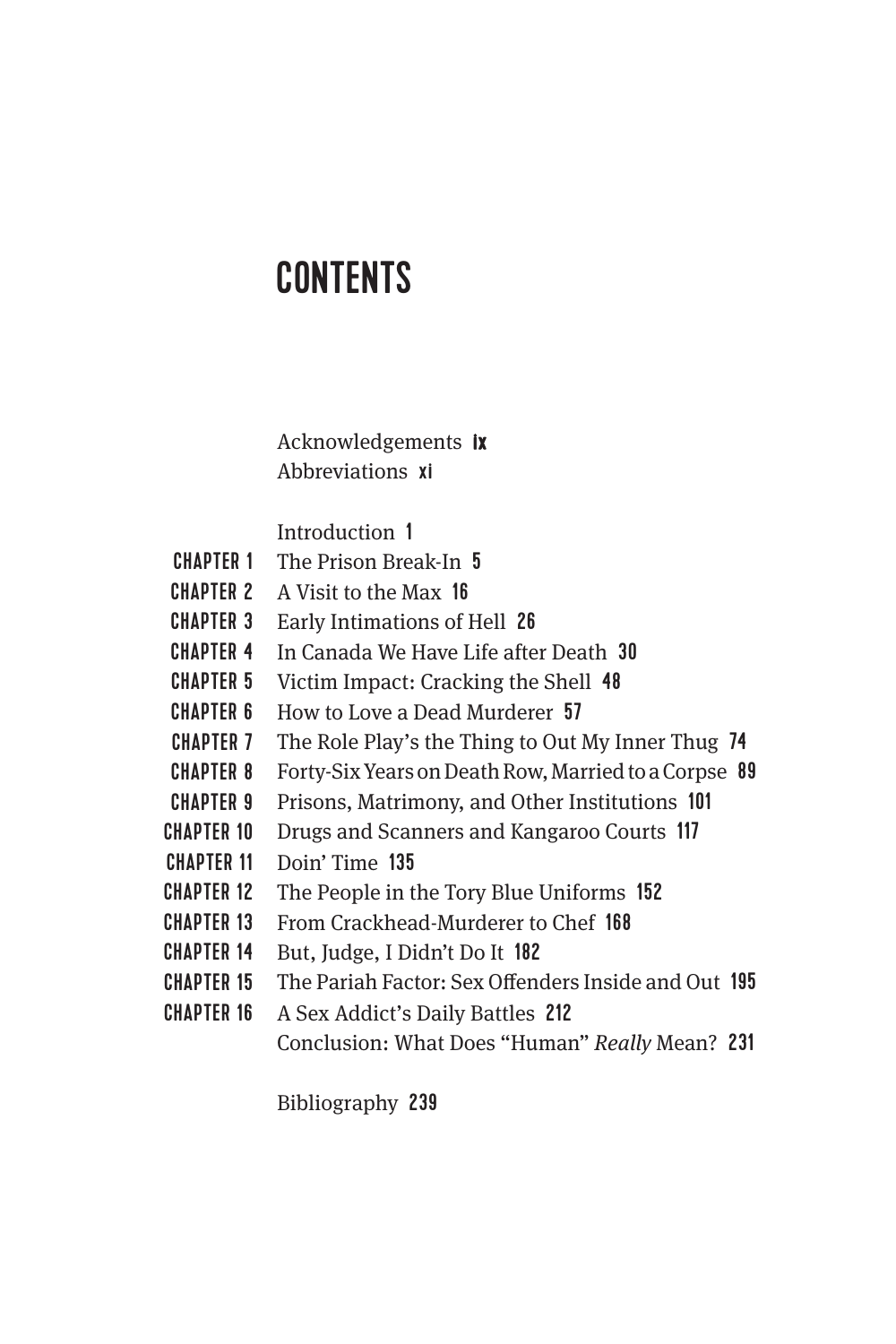## ACKNOLWEDGEMENTS

To staff of Mennonite Central Committee Alberta: Gord Hutchinson, Tom Brownlee, Moira Brownlee, Elly Klumpenhouwer, Janet Anderson, Kae Neufeld, Don Stoesz, Ken From, Abe Janzen, Suzanne Gross, Melanie Weaver, and Peter Worsley. I am grateful to all of you for your friendship, camaraderie, collegiality, and support. I am grateful as well to all other mcc Alberta staff, volunteers, and donors and to the Mennonite community that nurtures and lives the Mennonite culture of social justice and peacemaking.

Chaplain Sr. Elizabeth Coulombe and I started this book during a conversation over lunch at Edmonton Institution, the Max. I am grateful to her and to other chaplains at the Max and at Bowden Institution who supported me at various stages of my prison work, even if their help wasn't directly related to this book: Oliver Johnson, Paul Vanderham, Don Stoesz, Hardy Engler, Thelma Pelletier, and Teresa Kellendonk.

Three people I interviewed and can thank by name are Roy Chudek, Sarah Salter-Kelly, and Moira Brownlee. I am also deeply grateful to everyone else I interviewed and cannot name, and to all prisoners, staff, victims, and their families, and to everyone involved in the criminal justice system who does his or her best to make our communities safer.

The volunteers I met and worked with could have easily chosen to spend their time at home with their families, taking in sports or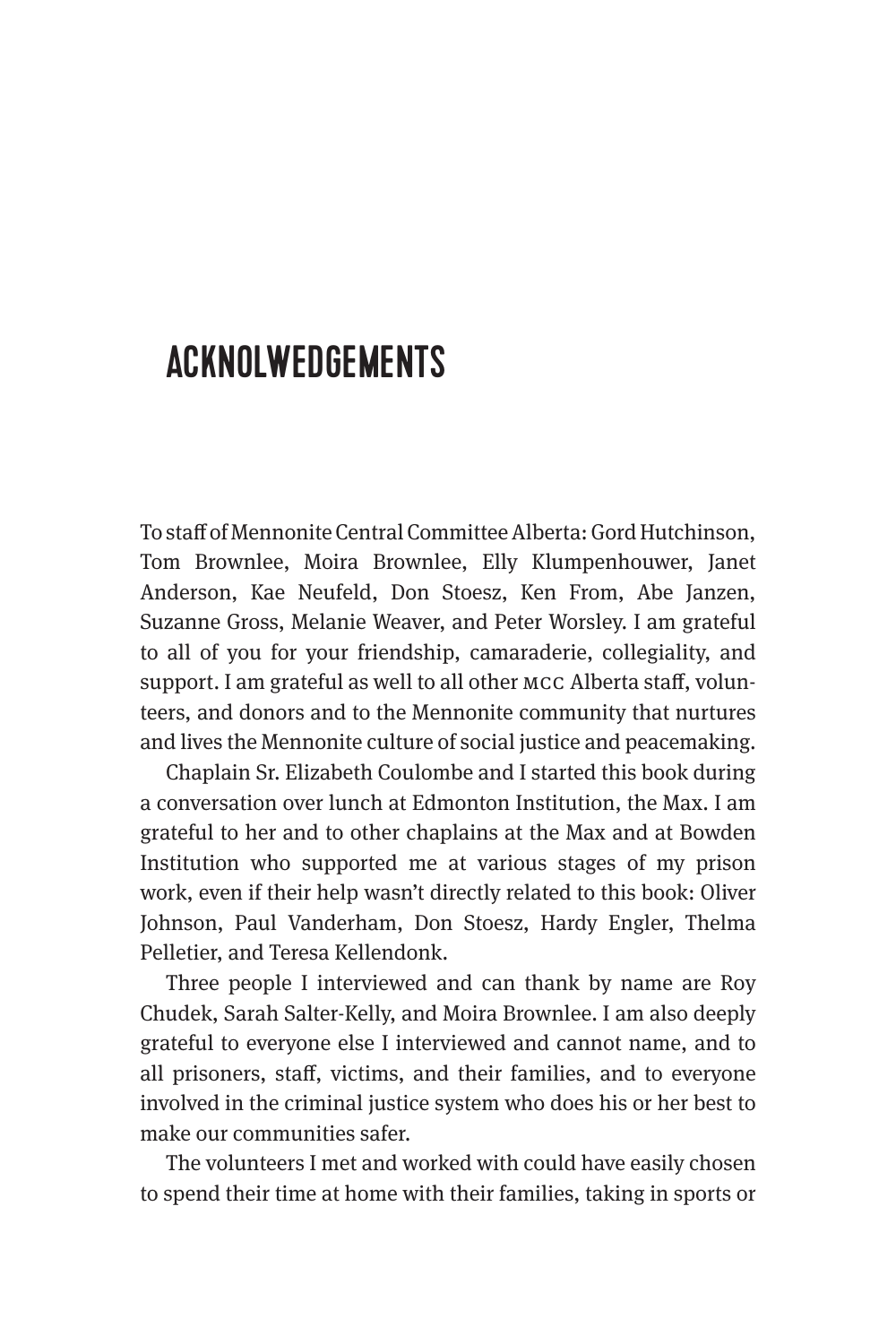cultural events, dancing, or walking in the park instead of going into prisons. I honour you for your choice to befriend prisoners you had never met, even though you might never know what impact your visits had on the prisoners.

To Linda Goyette, Jocelyn Brown, Margaret Macpherson, and Jason Lee Norman, writers-in-residence who helped me at various stages of the project, from the book's early stages to finding a publisher. To Alice Major, the Living Room Poetry Collective, the Edmonton Stroll of Poets Society, and all my other friends who helped me become a better writer.

To David McLennan and everyone at the University of Regina Press who read the manuscript, decided to publish it, and worked with me to get it into its final form.

To my mother and all the other members of my family, especially Sara, who encourage me to keep moving forward.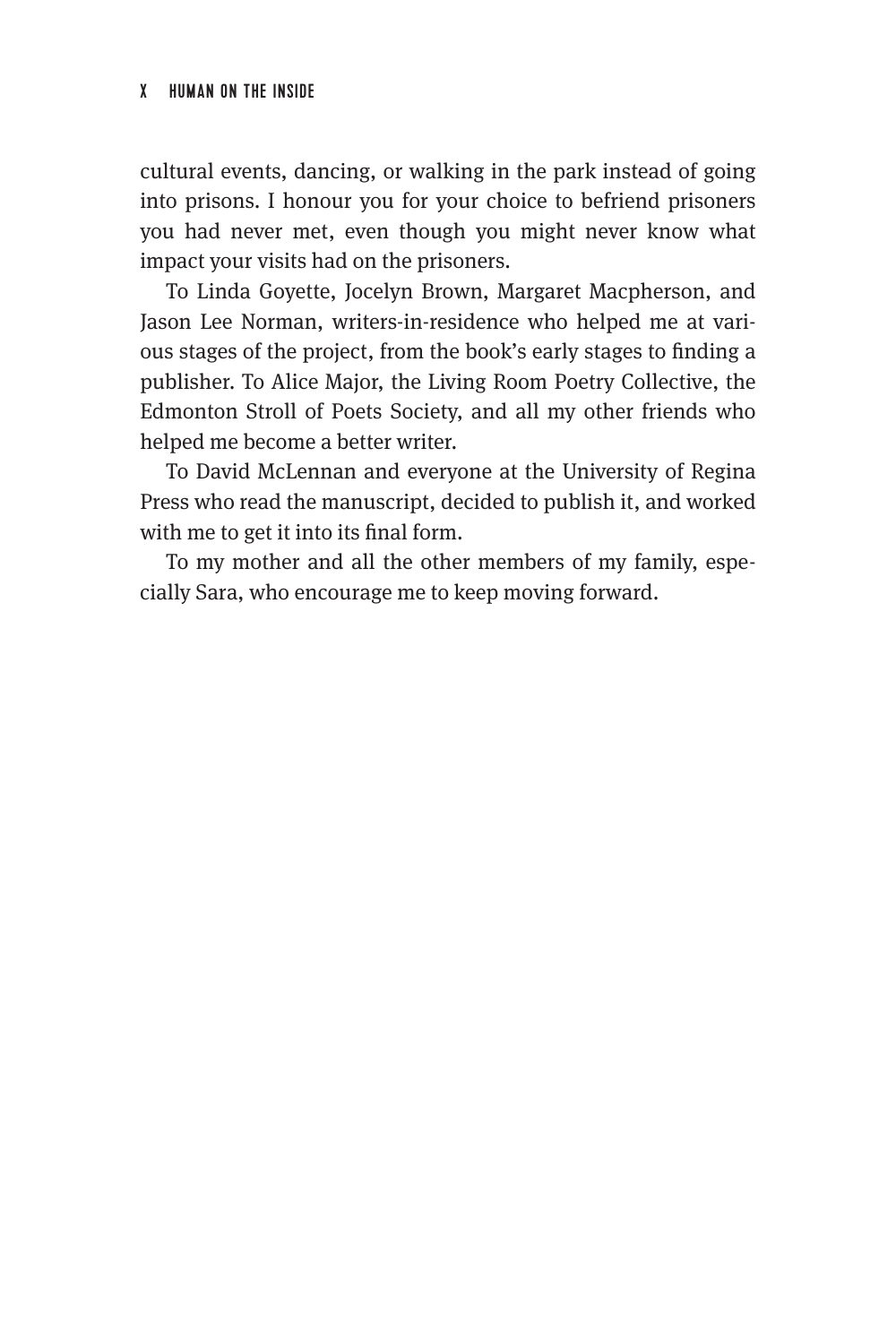## ABBREVIATIONS

| <b>AVP</b> | <b>Alternatives to Violence Project</b>                     |
|------------|-------------------------------------------------------------|
| COSA       | <b>Circles of Support and Accountability</b>                |
| csc        | Correctional Service of Canada (also referred to as         |
|            | Corrections Canada)                                         |
| D&S        | Detention and Segregation, the part of a prison where       |
|            | prisoners are kept in isolation from others, either for     |
|            | punishment or for their own protection; sometimes referred  |
|            | to by people outside the system as solitary confinement     |
| FASD       | Fetal Alcohol Spectrum Disorder                             |
| M2W2       | Man-to-Man, Woman-to-Woman; a prison visitation             |
|            | program, operated in Alberta by the Mennonite Central       |
|            | Committee                                                   |
| <b>MCC</b> | <b>Mennonite Central Committee</b>                          |
| P2P        | Person-to-Person, a prison visitation program in            |
|            | Saskatchewan, operated by MCC Saskatchewan                  |
| Pop        | General population, all of the prisoners in a prison except |
|            | for those in Detention and Segregation, or Protective       |
|            | Custody                                                     |
| SHU        | Special Handling Unit or super max unit, one security       |
|            | level higher than a max                                     |
| TRU        | Transfer and Release Unit (at the Max, this refers to       |
|            | Protective Custody units, since the Max has had no bona     |
|            | fide Transfer and Release Unit for many years)              |
|            |                                                             |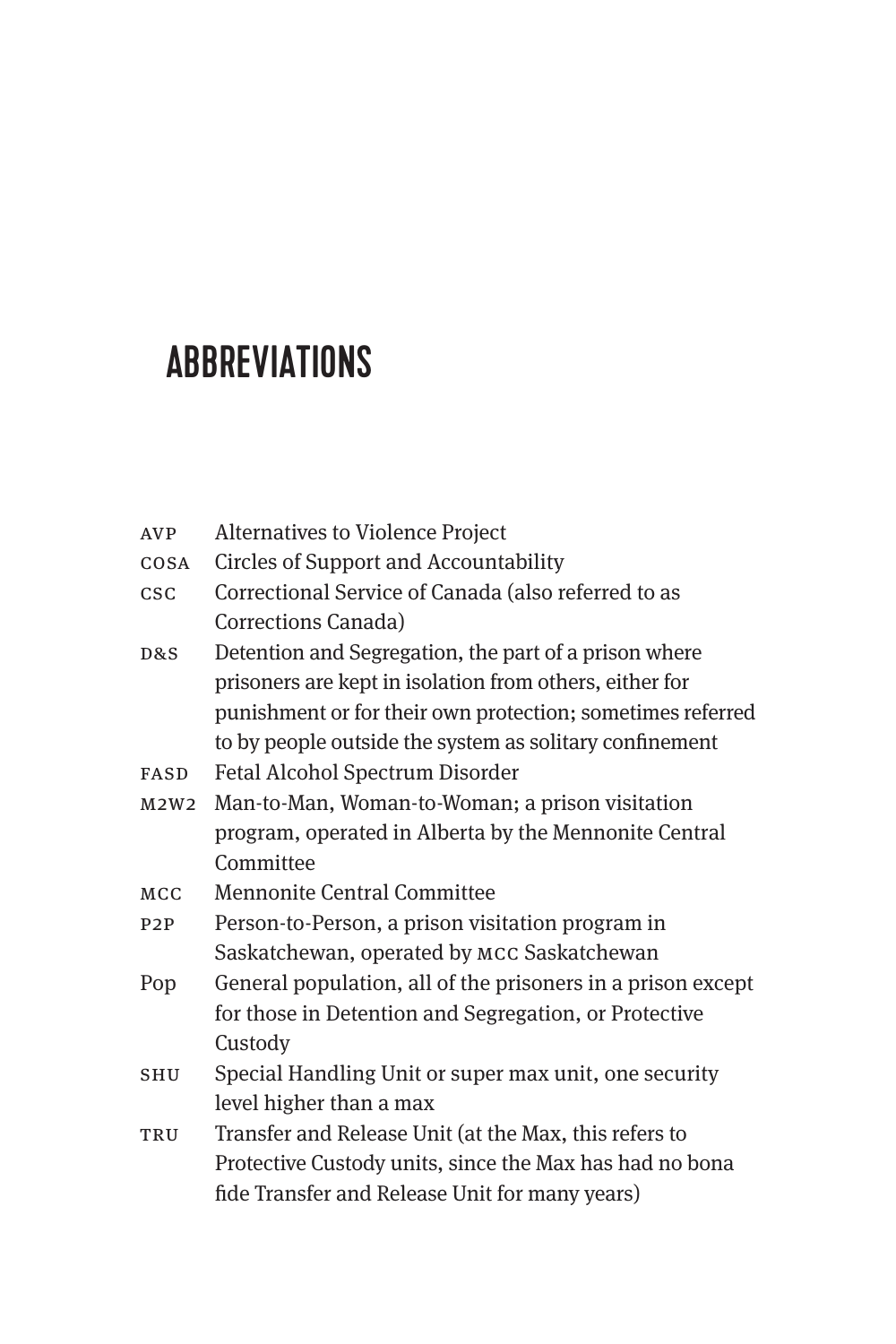### INTRODUCTION

Nothing in life is to be feared, it is only to be understood. Now is the time to understand more, so that we may fear less. — Marie Curie

C stumbles across the scene of an accident: a crumpled van, blood, and bodies strewn across the highway. C has basic first aid, but he's frozen and helpless in the middle of all the twisted metal, gore, screams, and agony. His best friend dies in his arms. Two other friends are dead too. Five others he knows lie there with broken necks, arms, and legs. For a week C drinks to blot out the memory. He doesn't even know he's killed somebody until the police come to arrest him.

K's parents are always drunk. K sees them throw chairs, tables, bottles, and each other through the windows of their house so often he thinks that's how relationships work. When he's eight, he sees his aunt back a car over his mother in the driveway. He remembers watching her shift into drive and run over his mother again to make sure she's dead.

S's mother is a drug addict. He's beaten and sexually assaulted by his mother's boyfriends. Starting at age seven, he frequently runs away from home, lives on the street, and parties with older friends. He's in and out of the young offenders' centre and group homes. Once he's out of elementary school, he does break and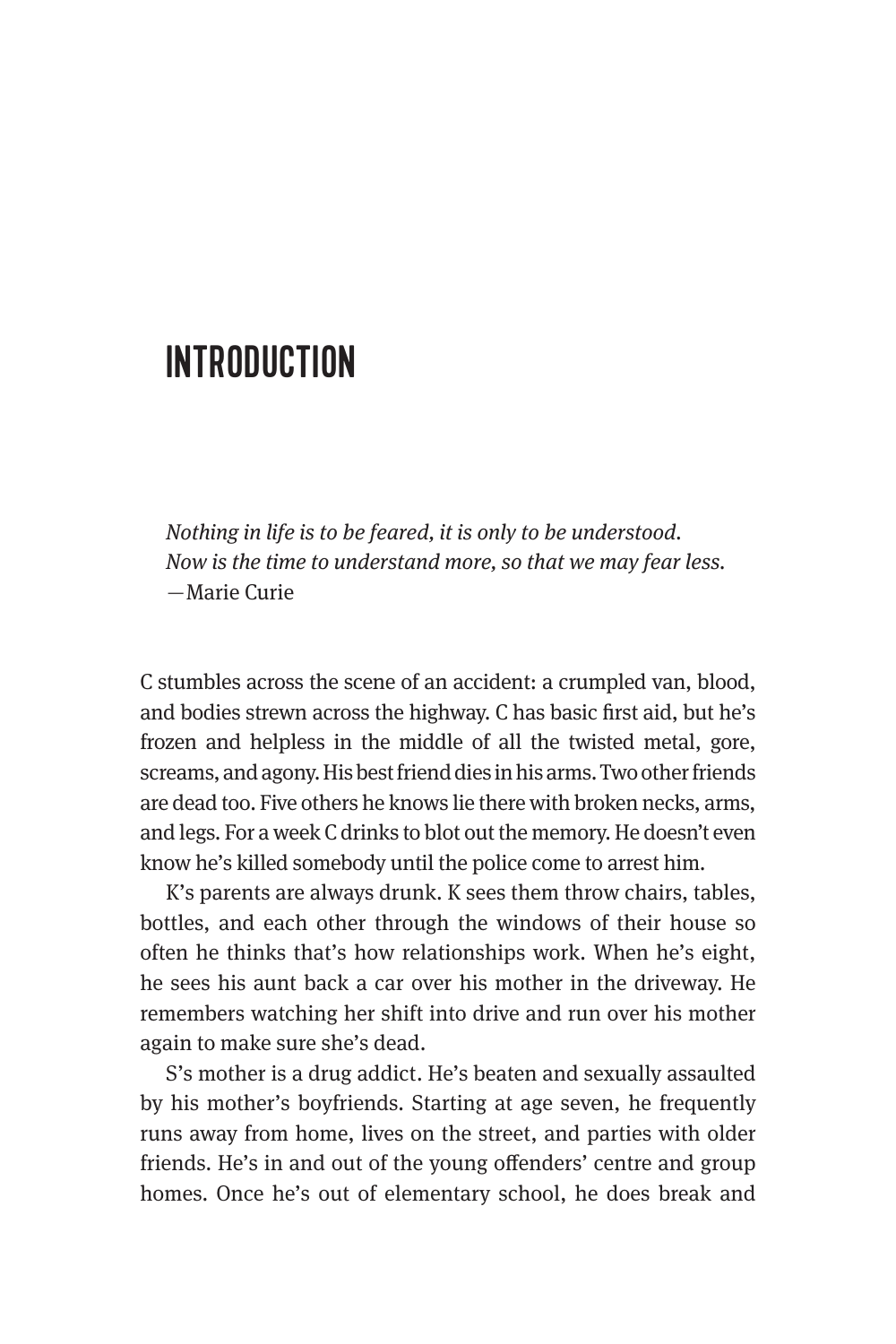#### 2 HUMAN ON THE INSIDE

enters and steals cars to support himself and to buy drugs and booze. After he gets his first federal sentence, he slashes his arms, not to kill himself but for the high the pain gives him.

H holds off taking drugs until grade nine, despite pressure from friends. Once he's into the drug scene, he experiments with LSD when his depression becomes extreme. He kills his sister instead of himself simply because she happens to be there.

P's father teaches him how to mainline heroin at age six. He assaults another boy at school with a stick, and his mother turns him over to a group home. He holds the group home staff hostage at knifepoint for three hours. His principal demand is for a gun so he can shoot himself. P is in and out of prisons, group homes, and psychiatric hospitals for sixteen years, from the age of ten.

Prisoners' stories like these are not usually part of the public debate about crime, punishment, justice, and public safety. They rarely get told in newspapers or on television. Politicians who hear stories like these are careful about what they say because their opponents will twist their words to make it look like they're on the side of murderers and pedophiles. Nothing, it seems, is a more effective vote-getter these days than fear: of terrorism, public debt, taxes, poverty, cancer, death, crime, criminals, and a host of other things.

When I visited prisoners in Edmonton Institution (the Max) and Bowden Institution, I met many people who wondered why people like me were taking the prisoners' side – so they claimed – instead of the victims' side. Sometimes prison staff obstructed prison visitors like me for supporting murderers, rapists, pedophiles, and drug dealers. They saw the brutality of the crimes and put roadblocks between us and the prisoners. They would decline to circulate official memos that authorized our visits. They'd violate the system's rules about testing us for traces of drugs on our clothing and delay us at the front gate or even turn us away. They'd give prisoners too little time to gather for their walk to the visiting room and not let them come when they weren't fast enough. Sometimes they'd simply decline to notify the prisoners we were on site waiting for them.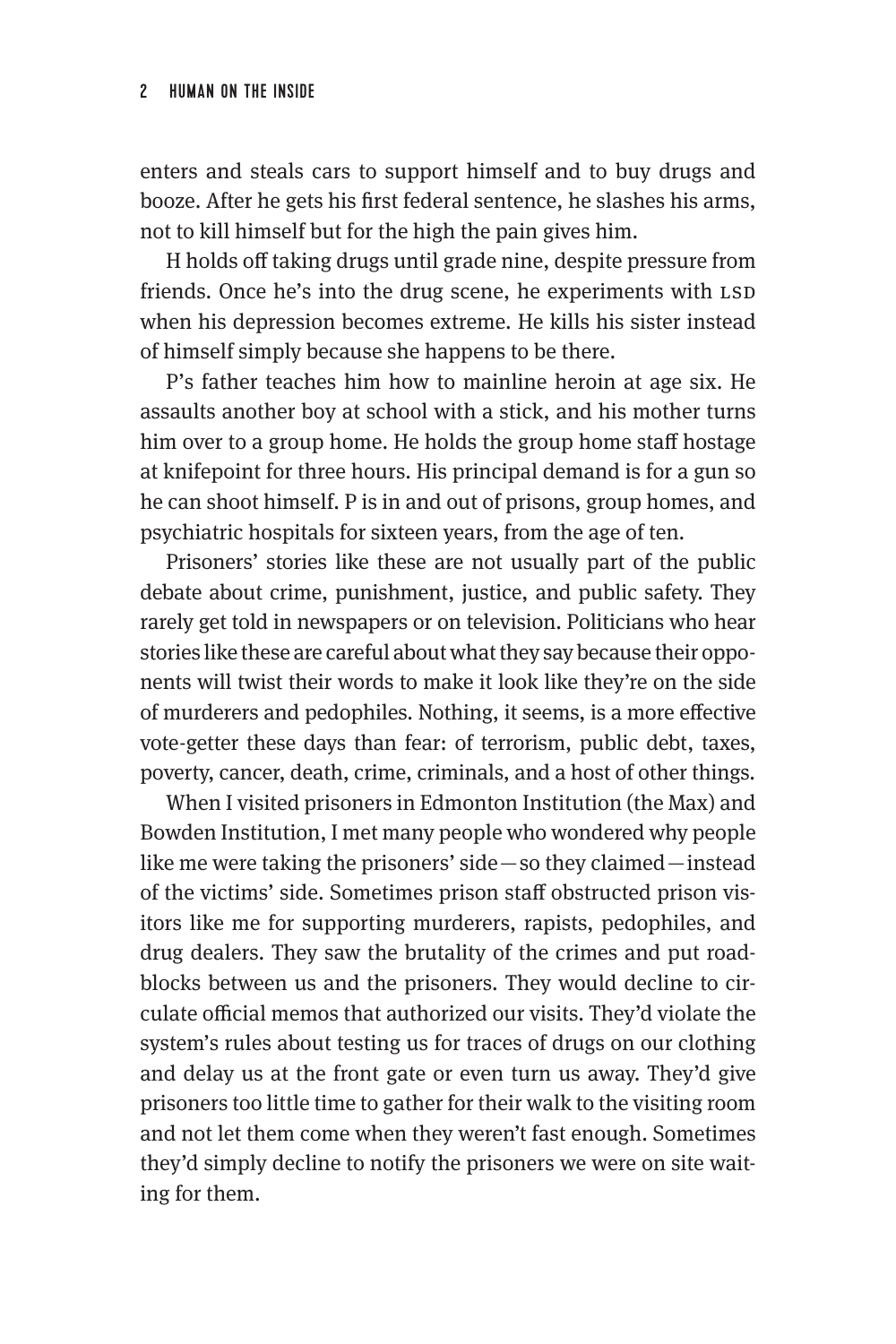The fact is, though, that it's not a simple either/or choice to support criminals or victims. It's not always even a clear judgment that the worst offenders are only offenders and not victims themselves. In the abbreviated stories of prisoners C, K, S, H, and P, the offenders were abused as children or suffered from a mental illness or post-traumatic stress. I say this not to excuse their crimes but to recognize that these men are human beings who had to deal with circumstances far more difficult than most of us have known. In fact, the prisoners I worked with — with few exceptions — have accepted personal responsibility for their crimes and for the irreparable damage they caused. They have deliberately chosen not to blame somebody else for what they did.

The first priority of the Correctional Service of Canada (csc, and also referred to throughout this book as Corrections Canada) is the "Safe transition to and management of eligible offenders in the community."1 The agency officially recognizes that prisoners can only be safely reintegrated into the community if individuals and groups from the community are involved in the process. The main purpose of this book is to show the larger community how that looks to the people who get involved, why they do it, and how we all benefit by having less fear and more understanding and, consequently, greater safety and security.

A key part of the con code in prison is that the guards and the staff are the enemy. The guards have a similar, unwritten code of conduct. Both groups protect their own even in extreme cases, even if it means letting someone get away with murder. Nevertheless, every prisoner and every guard is a human being, and that fact sometimes supersedes both these codes. I've even seen people on both sides of the divide shed tears for people on the other side. As a person with a community agency, I support both groups. I'm also on the side of the police, the chaplains, the native Elders, the victims, and all the potential future victims in the community. A longtime staff person I worked with at the Max told me it was wrong

<sup>1</sup> www.csc-scc.gc.ca/about-us/006-0002-eng.shtml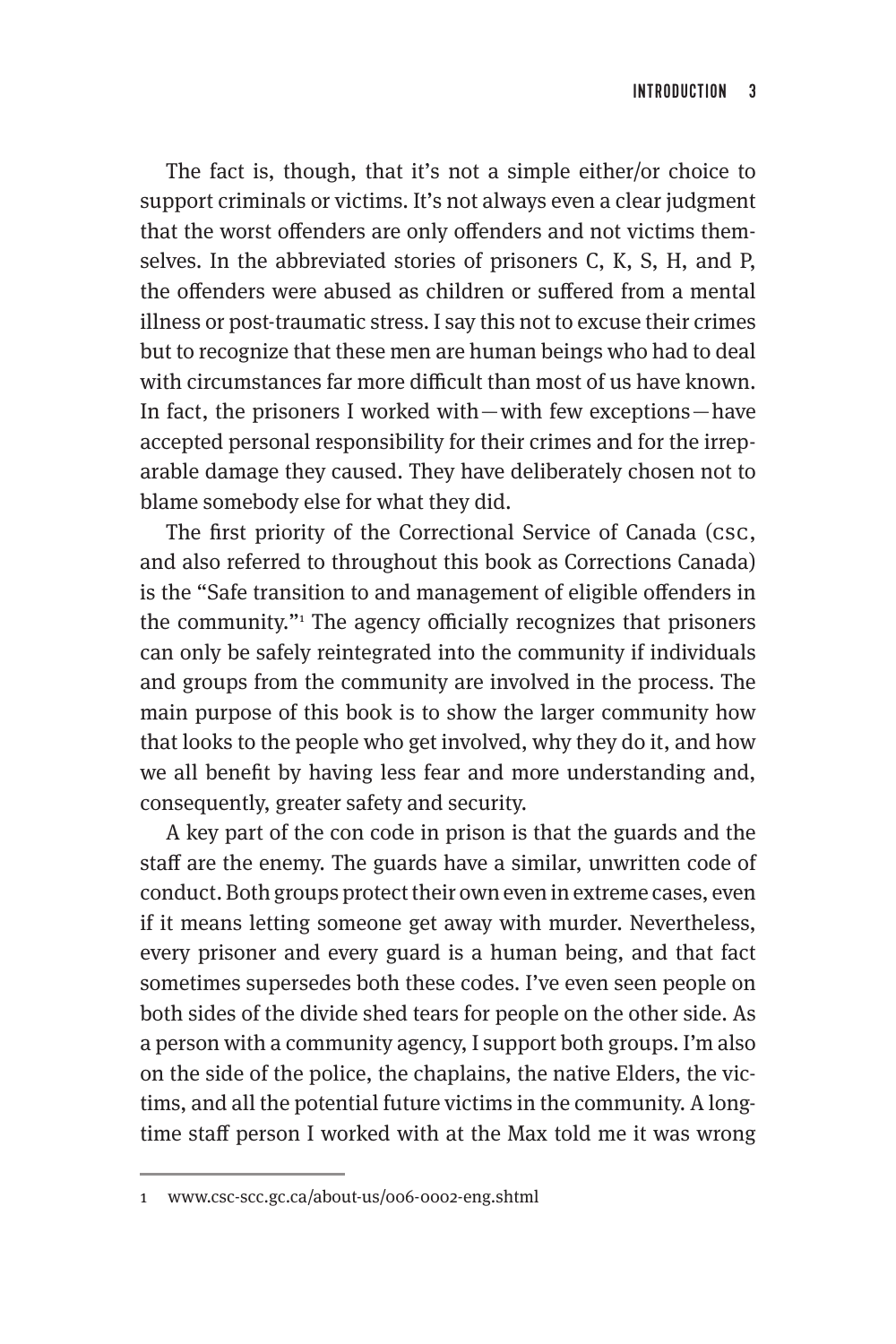to have the prison eleven kilometres away from where city people lived. He said the prison belongs downtown where everybody can see it and learn that the guards, staff, management, and even the prisoners are still part of the community, that they belong to us and we to them.

This is not an academic criminology textbook. It does not attempt to be comprehensive; for example, the work of chaplains, Elders, psychologists, judges, lawyers, and journalists is only mentioned in passing. It presents stories of prisoners' lives and circumstances in order to un-demonize them so readers can understand how much people outside prison have in common with people inside. It offers readers the opportunity to visit a prison vicariously and to participate in an Alternatives to Violence workshop. It includes personal stories of victims, staff, volunteers, and community agencies. These stories show that we are all human persons with a role in supporting each other and making our communities stronger and our streets and homes safer. The first step is to engage with others' stories "to understand more, so that we may fear less."

Fear has built walls, iron gates, barbed-wire fences, and armies of guards, police, and prosecutors to protect us. We agree as a society that these things are necessary, but do the walls have to be so high that they cut us off completely from prisoners who need contact with us if we are to be safe when they get out? Do the walls have to be so thick we cannot learn from other people some vital truths about ourselves? From a security perspective, the best way to make a building safe is to lock it down completely and let nobody in or out. It's also safer to stay at home than to go out. Safest of all is to stay in bed all day. But is that the kind of safety we want for ourselves and our communities?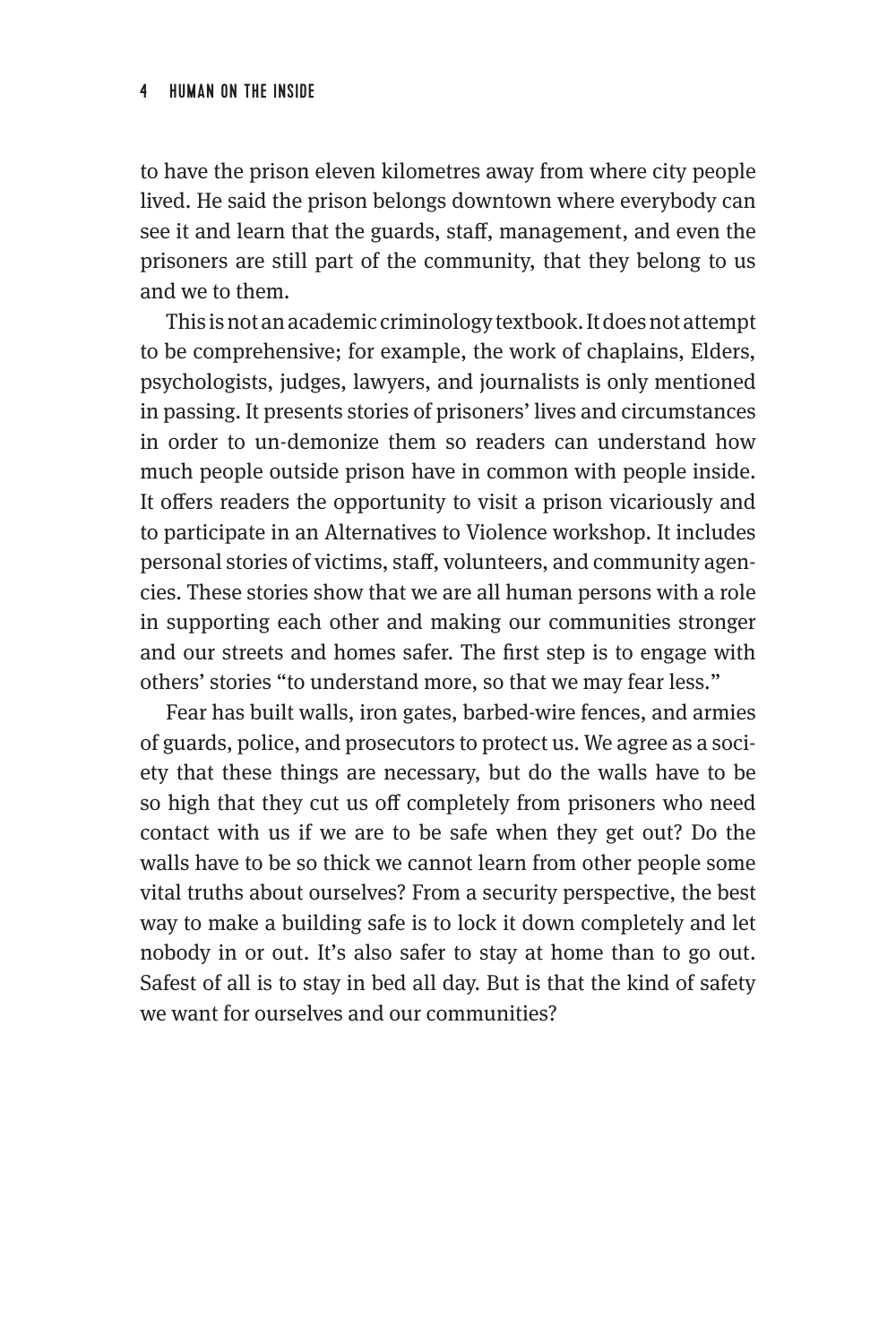### CHAPTER 1 // THE PRISON BREAK-IN

In every cry of every Man, In every Infants cry of fear, In every voice: in every ban, The mind-forg'd manacles I hear  —  William Blake, "London"

I lived with my family in a silo in Edmonton's Mill Woods sub-<br>division from 1978 to 2002. Our home was a chocolate-brown,<br>aluminum-sided, suburban bi-level, but it was still a silo. We<br>attended St. Theresa's Roman Catholi division from 1978 to 2002. Our home was a chocolate-brown, aluminum-sided, suburban bi-level, but it was still a silo. We attended St. Theresa's Roman Catholic Church, our kids attended Catholic schools, and we rarely crossed paths with non-Catholics whose kids attended public schools. We were separated from the rest of Edmonton by industrial and commercial districts and a freeway. Mill Woods was all middle class and working class people, very much like us. A silo within a silo within a silo.

I worked at the Alberta Legislature as editor of Hansard, the official report of the Assembly's debates. That was another silo. I worked under the Speaker, whose department was part of the public service but not part of "the government," which was run by the majority party in the House. Our department — the Legislative Assembly Office — served all the parties and had rules unique to us, like exclusion from the public service union, even though we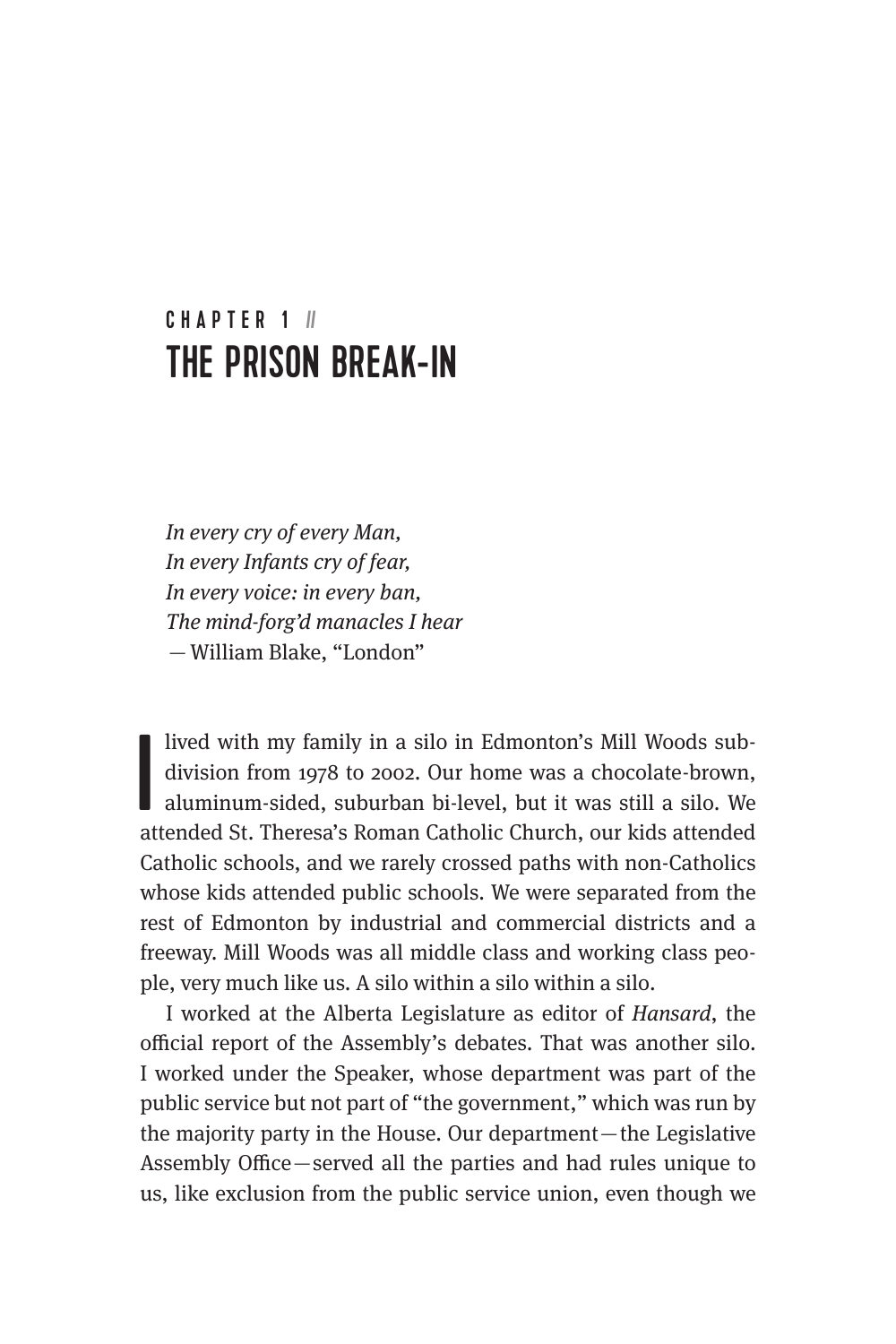were clearly public servants. The public service is a silo too. Public servants get benefits, pension plans, and job security unheard of in the private sector; they also work in a tightly controlled, hierarchical, political environment.

I call these things silos, but they were and are a lot like prisons. Even some of the language we used during my time in the public service was like prison lingo. People approaching retirement—even if it was ten years away—would talk about how many years, months, and days they had left to serve before they were free. When positions were cut and people were laid off, they usually got a generous payout, which was called "the golden handshake." People like me had well-paying jobs we'd been in a long time, but if we got tired of them or wanted to change careers, we had little hope of moving to another job with similar pay somewhere else. We called our situation "the golden handcuffs."

In June 2000, I burned out. For a while I couldn't even read a book or stand up for more than fifteen minutes at a stretch, and I napped all the time. When I regained some of my strength, I felt empty and didn't know what to do with my life. A counsellor suggested I try to meet people who were unlike me. He said that would open my eyes to a different world and help me see myself in a different light. So, in September 2001, I made my first trip to Edmonton Institution (the Max) and visited a man serving a life sentence for murder. I broke into the Max to get out of my own prisons.

In July 2002, I became the coordinator of the M2W2<sup>2</sup> prison visitation program I'd been volunteering for. My job was to pair prisoners with volunteers who came in to visit once a month. I talked to prisoners on their units and in the metalworking shop at the Max, where they could learn useful skills like powder coating and

<sup>2</sup> M2W2 sounds like R2D2, George Lucas's cute little robot from Star Wars, but it's an abbreviation for "man to man, woman to woman." The name states the essential principle that this prison visitation program is simply — and profoundly — a matter of one person reaching out to meet another person. The comparable program in Saskatchewan is called Person to Person and is commonly abbreviated as p2p.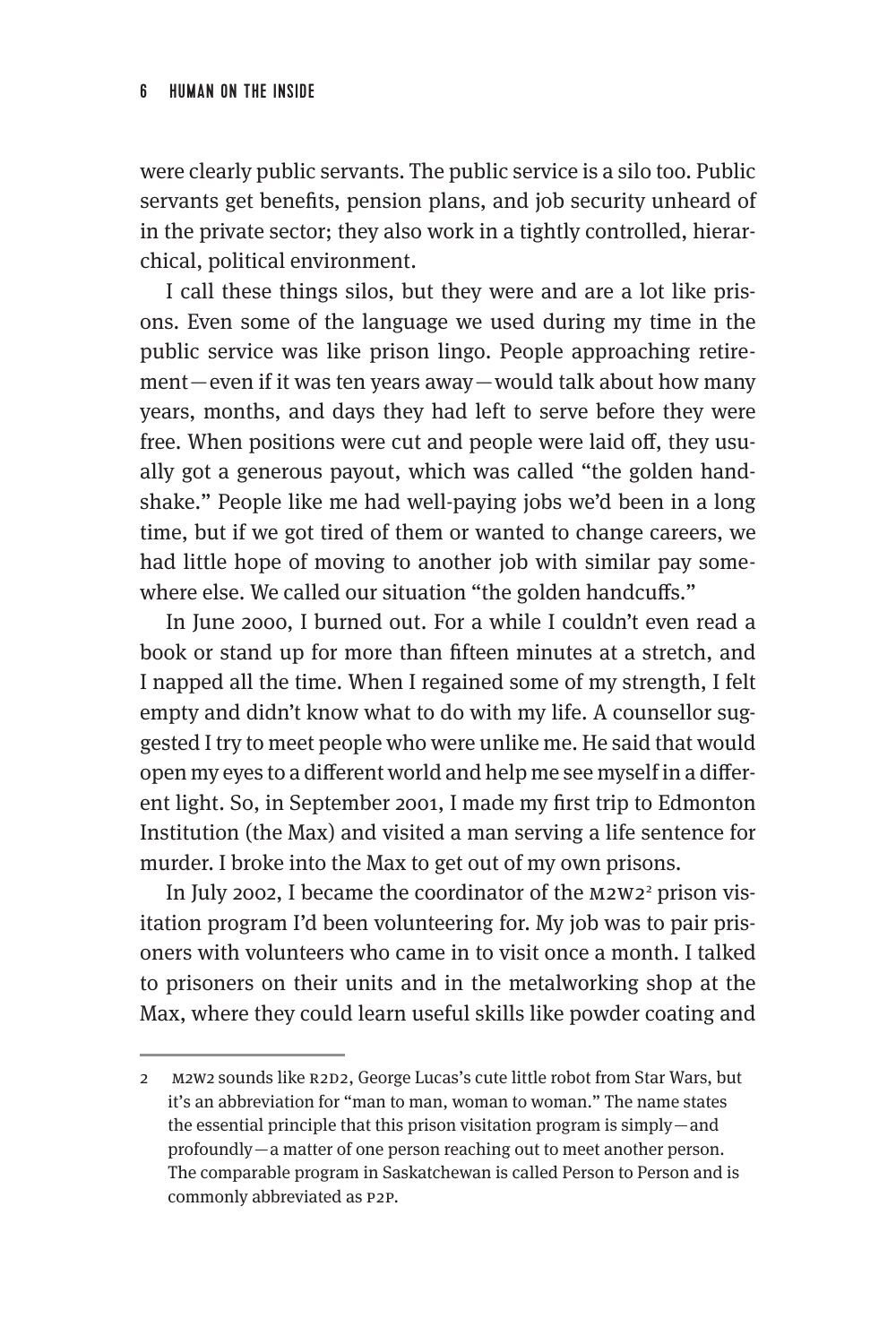welding. I met them in the prison school, the Aboriginal cultural centre, the chapel, the gym, and even in the sweat lodge, where we all wore only gym shorts and towels. My job was to find prisoners who would volunteer to come on our visiting night and meet with a person from the outside.

m2w2 is a program of the Mennonite Central Committee that began in Alberta over twenty-five years ago. Its main purpose is to provide personal contact for prisoners with somebody who's part of the larger community. The volunteers come into the prison on the second Friday of every month, listen to prisoners, and informally mentor them, one-on-one. Visitors model for them how to live a normal life, something many of them have never seen.

To recruit prisoners and maintain the program's visibility at the Max, I went there every Tuesday. I nearly always started my day off in the chapel by having lunch with one or both chaplains. One of those Tuesdays about two years into my doing this work is particularly memorable.

#### //////////

The Roman Catholic chaplain, Sr. Elizabeth Coulombe, invites me to share my life story with a group of prisoners at an evening chapel service. I agree to come, hoping I'll find more prisoners to join the program.

"Some of you know me," I tell the ten men sitting in a circle of orange, hard plastic chairs. "I coordinate the m2w2 prison visitation program. What you may not know about me is how I ended up here. By 'here' I don't only mean 'in this prison.' I mean in Canada, in Edmonton at the Max, as coordinator of m2w2."

"I just realized a funny thing about my being in here," I continue. My heart starts pounding so loudly I can hear it. Suddenly, I'm afraid that if I tell them about me, they'll think I'm a wimp. Once word gets around, I could lose the trust I've built with prisoners throughout the Max these last two years. If a new prisoner $-a$ "fish" in prison lingo — came in with a history like mine, he'd be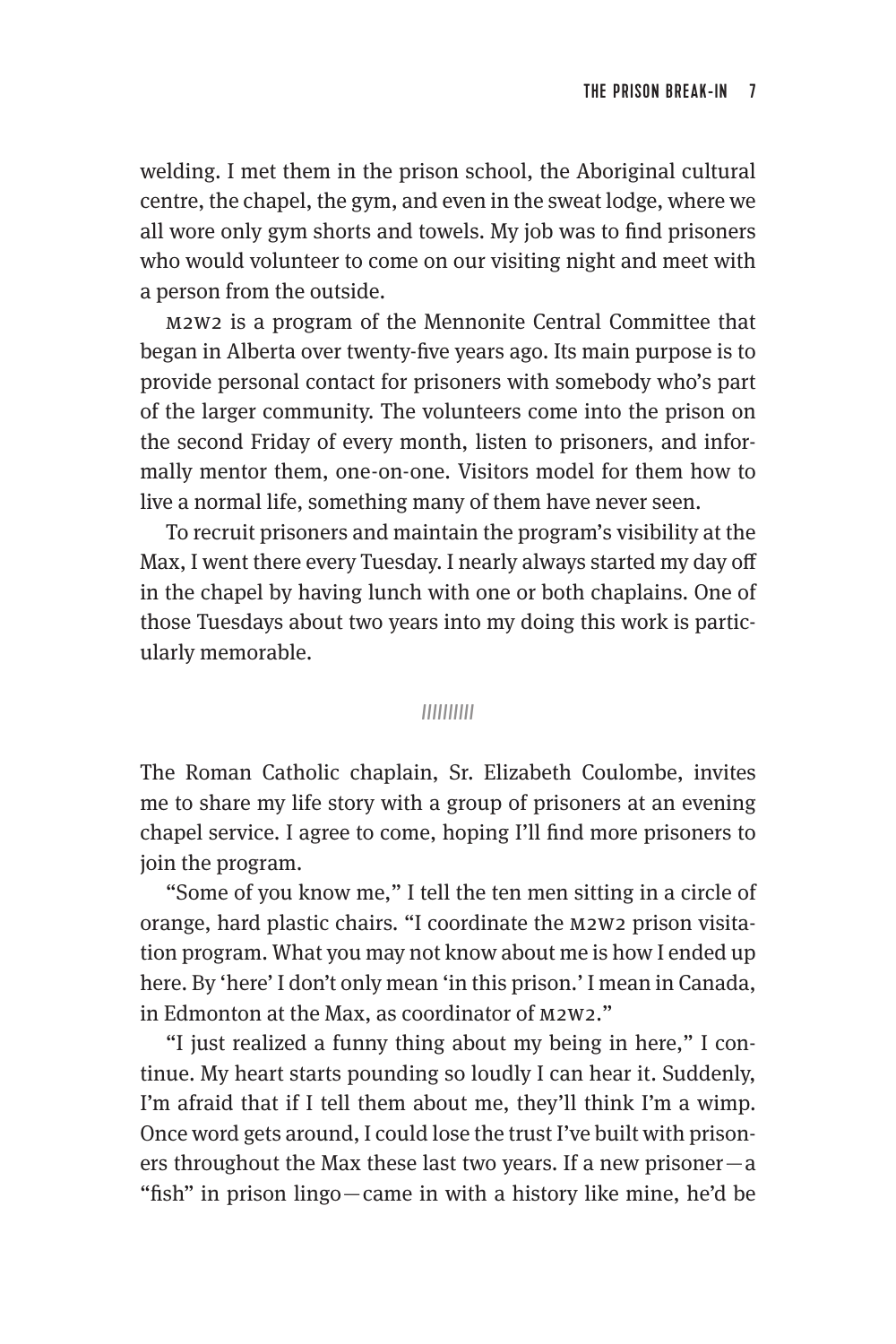a target for fists, kicks, and even knives ("shivs"). In the sixties and seventies men like me were savaged in the U.S. media and shunned by the community. My own father said he was ashamed of me for leaving the United States and coming to Canada. I'd worked at a newspaper in Toronto where a pressman could scarcely contain his rage at my "cowardice." His face turned fire-engine red whenever we crossed paths. I marvel now that he didn't wind up and punch me in the nose.

But it's too late to back out now. I take a deep breath and forge ahead. "If I hadn't come to Canada in 1970," I say, "I would've gone to prison for dodging the draft. That was the height of the Vietnam War. I had just graduated from Saint Louis University. I grew up in Kansas City and Pueblo, Colorado, but I was born in Muskogee, Oklahoma."

"So you're an Okie from Muskogee, like in the song?" Somebody laughs.

"Yeah. That's me," I smile. "Unlike the Okie in the song, I did grow my hair long. I had a lot more then, and it was curly. People told me I had a pretty fair Afro for a white guy." More chuckles.

"The point I want to make is that I came to Canada because my own country threatened me with prison if I didn't join the army and kill people. And here I am at the Max visiting you guys." I look around at their faces. I know that a few of them are in on life sentences because they took another person's life. I see a few headshakes and grimaces, but most of them are as still as bronze statues. I ask them, "What would you think about being put in prison for not killing somebody?"

"Far out!" somebody says.

"I woulda gone," says another.

"Yeah, man. It woulda been fun. And the travel!"

"I didn't come here to talk politics," I say. "But politics are part of life wherever you go. Some of you probably think you're in here for political reasons, that you didn't get justice because you couldn't afford a good lawyer, because you're part of a racial minority, or you aren't as educated as the police, the lawyers, the judges, and the prison guards you have to deal with. There's a lot of truth in that."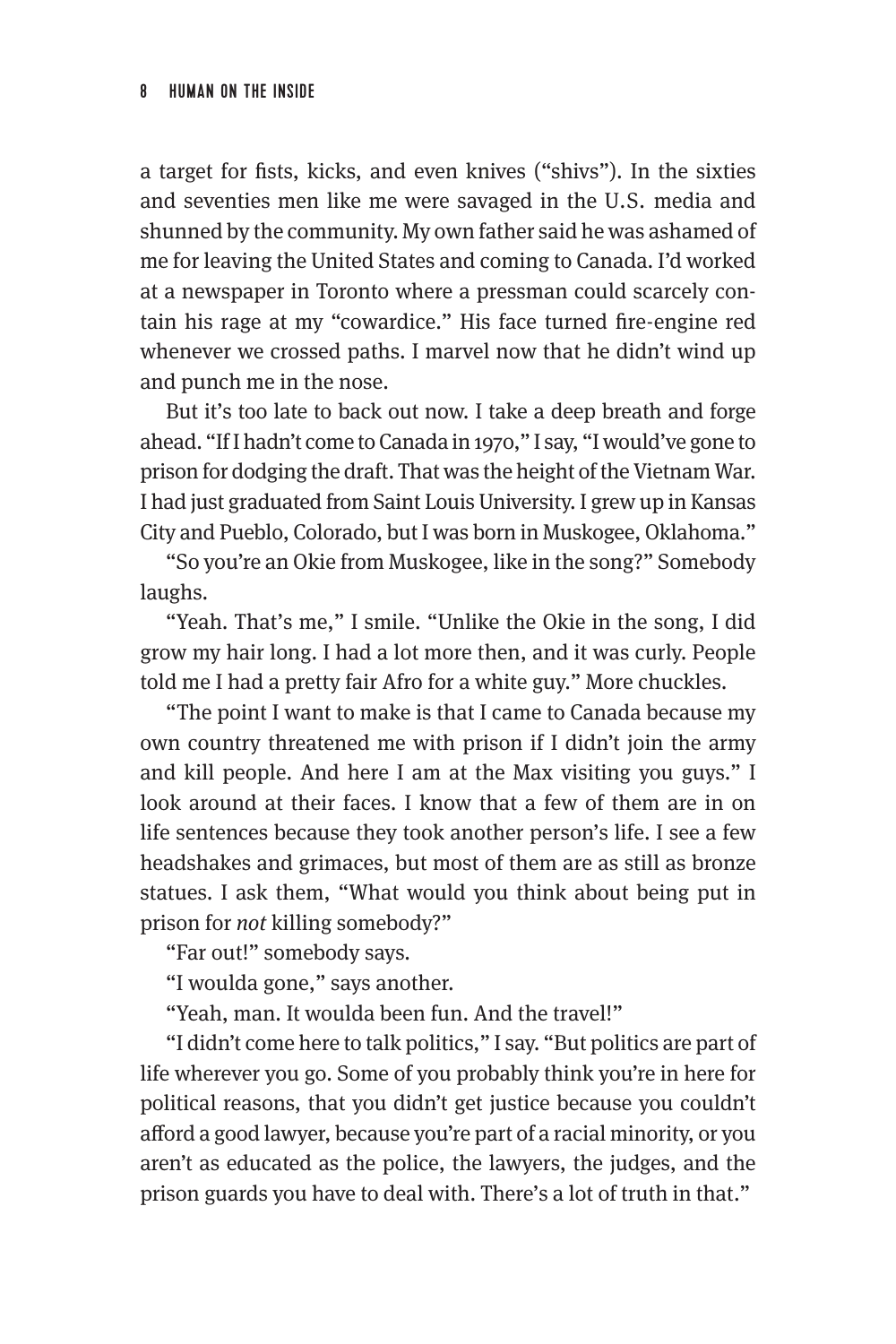"I came to talk about where I came from. I left behind all my friends and relatives in 1970 to protest the Vietnam War. I was alone except for the woman I married. We stood together against the killing. After we raised three children to adulthood, in 2002 we broke up. I realized she wasn't the person I thought I married. Maybe she had similar thoughts about me. By that time we couldn't even talk to each other. Now all three of my adult children are gone, and I'm the only one of the family left in Edmonton." Then I tell them how I found the strength to move forward and develop a new life for myself. After I've said my piece, we have an informal discussion over coffee and cookies, and then the guards come to escort the prisoners back to their units.

When I return to the Max the next Tuesday, Sister Elizabeth and I talk about the chapel service. She tells me that a day or two afterwards, many of the same men came back to the chapel. One of them opened up about his life. She says that telling his story helped him understand himself better, gave him hope for the future, and convinced him he has the power to determine his own destiny. Sister Elizabeth thanks me for leading the way. She plans to encourage more prisoners to tell their life stories too.

That gets me thinking. I've just read Studs Terkel's The Good War and Working, landmark oral histories about World War II and life in various workplaces, and I see in my twenty-two years' experience of editing Hansard at the Alberta Legislature a talent for translating oral speech into written text. "Maybe I could interview some prisoners," I say, "and we could make a book out of it."

When Sister Elizabeth and I first draft plans for the book, we decide on a simple, three-part formula for prisoner interviews: (1) Where do you come from? (family background, life before prison); (2) What is prison life like for you?; and (3) What are your hopes for the future, and what will you do to keep out of trouble when you get out? We agree that anonymity is essential, that I will include no prisoner's name in the book, that I'll edit out all place references. We want these to be real stories, and we want the prisoners to feel free to talk without fear of retribution or ridicule.